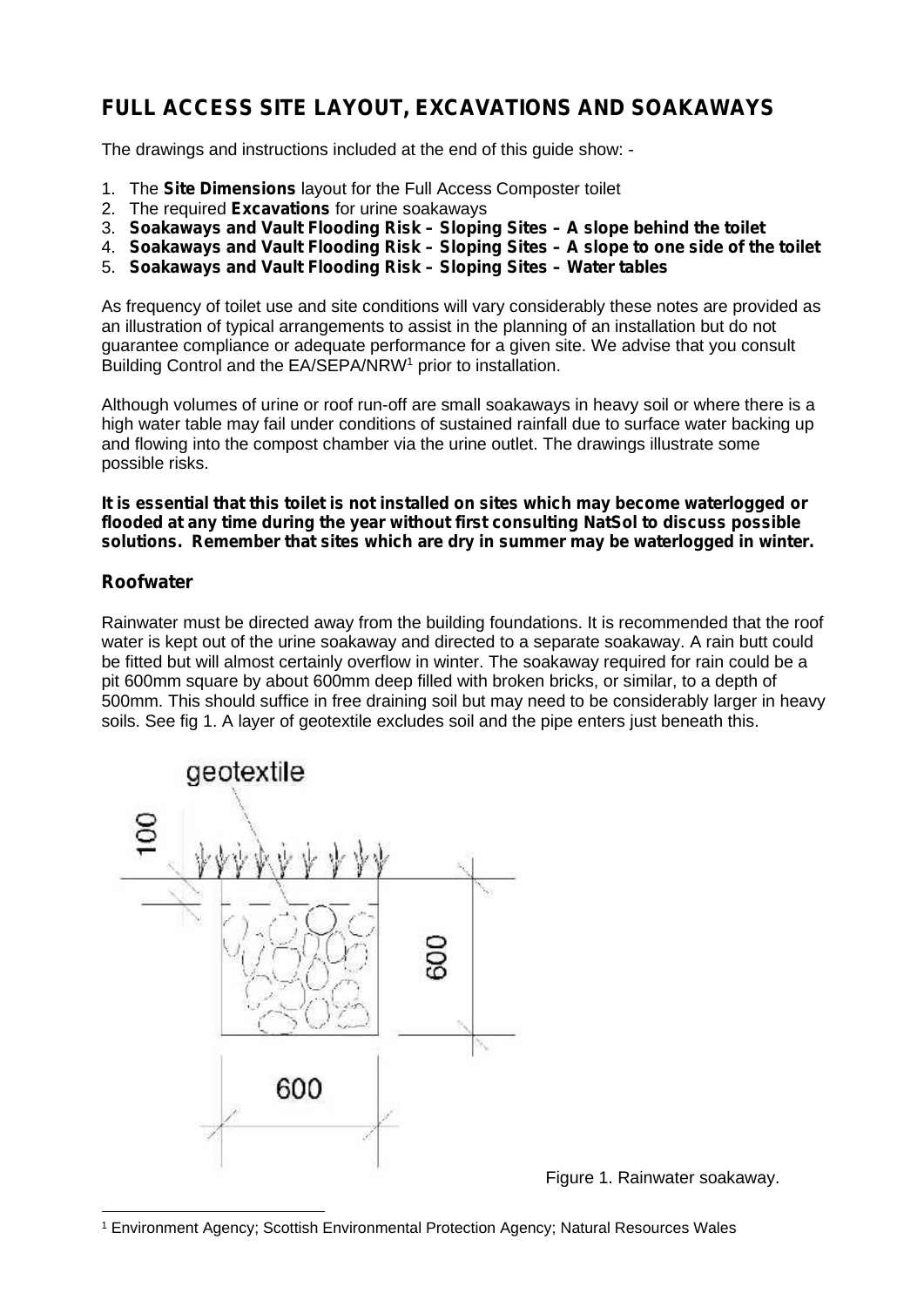### **Urine**

For most toilets we now supply this ready made GRC soakaway for urine. You will have one of these for each toilet even if you have several toilets in a row.



Please examine these photographs and see the excavation drawings before installing.

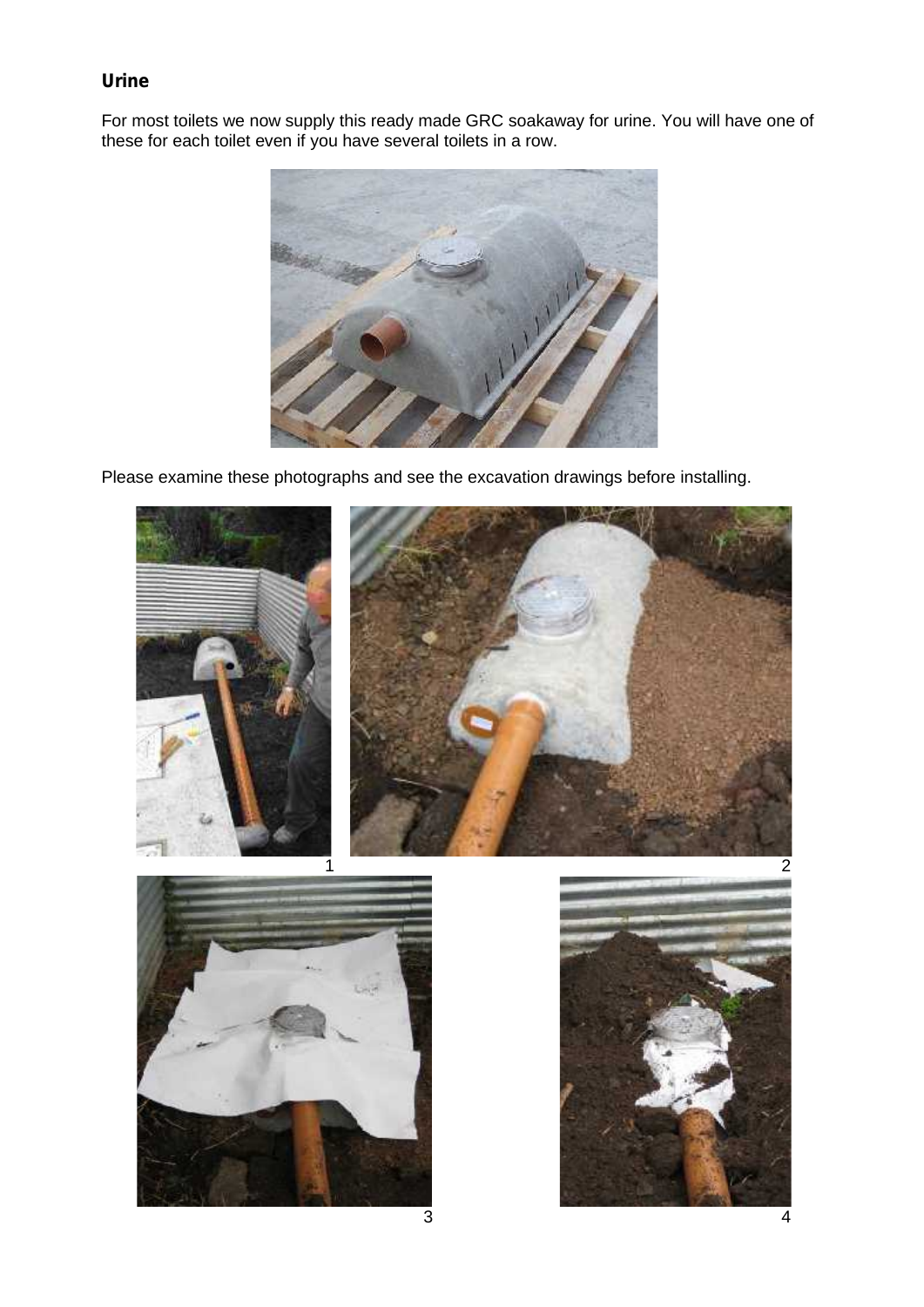Excavate an area of ground measuring 1.5 m by 1.5m and 380mm deep. It should be no closer than **1m** from the side of the vaults and in a position that the urine exit pipe [usually on the RHS of the vaults looking from the front] can be connected easily to the soakaway unit. It should be at least 1m from the rainwater soakaway. If there is no room on the RHS then you could make the excavation behind the toilet vaults. If a LH urine exit would be more appropriate please discuss with NatSol in advance.

You will have to judge the precise excavation depth for the soakaway so that when you cover the membrane with soil the finished ground level is just beneath the aluminium cover on the soakaway unit. The pipe from the vaults should fall at not less than 1:60. To achieve this gradient the soakaway would typically be no further than **3m** away on a flat site. See **Full Access Vault Installation** for pipe connection details.

Position the unit in the centre of the hole so that a 110mm underground pipe from the vaults can connect to the brown 110mm pipe stub projecting through the near end of the unit shown in picture 1. Place **clean hardcore or stone** (no sand) to each side of the unit where the slots occur, picture 2. Cover the whole unit and the hardcore or stone with the geo-textile provided and cover with earth, pictures 3 & 4.

#### **Site constructed urine soakaway**

On some sites a urine soakaway constructed on site purely from hardcore may be more appropriate – figure 2. **This will have been agreed with NatSol before supply of goods.** It should be shallow to allow dispersal and treatment in the biologically active topsoil. You will have been supplied with a back inlet gully for installation in the urine pipe. If you have more than one toilet the urine pipes could be connected together - **but only after passing through separate back inlet gullies - one for each toilet**.



Fig2. Site urine soakaway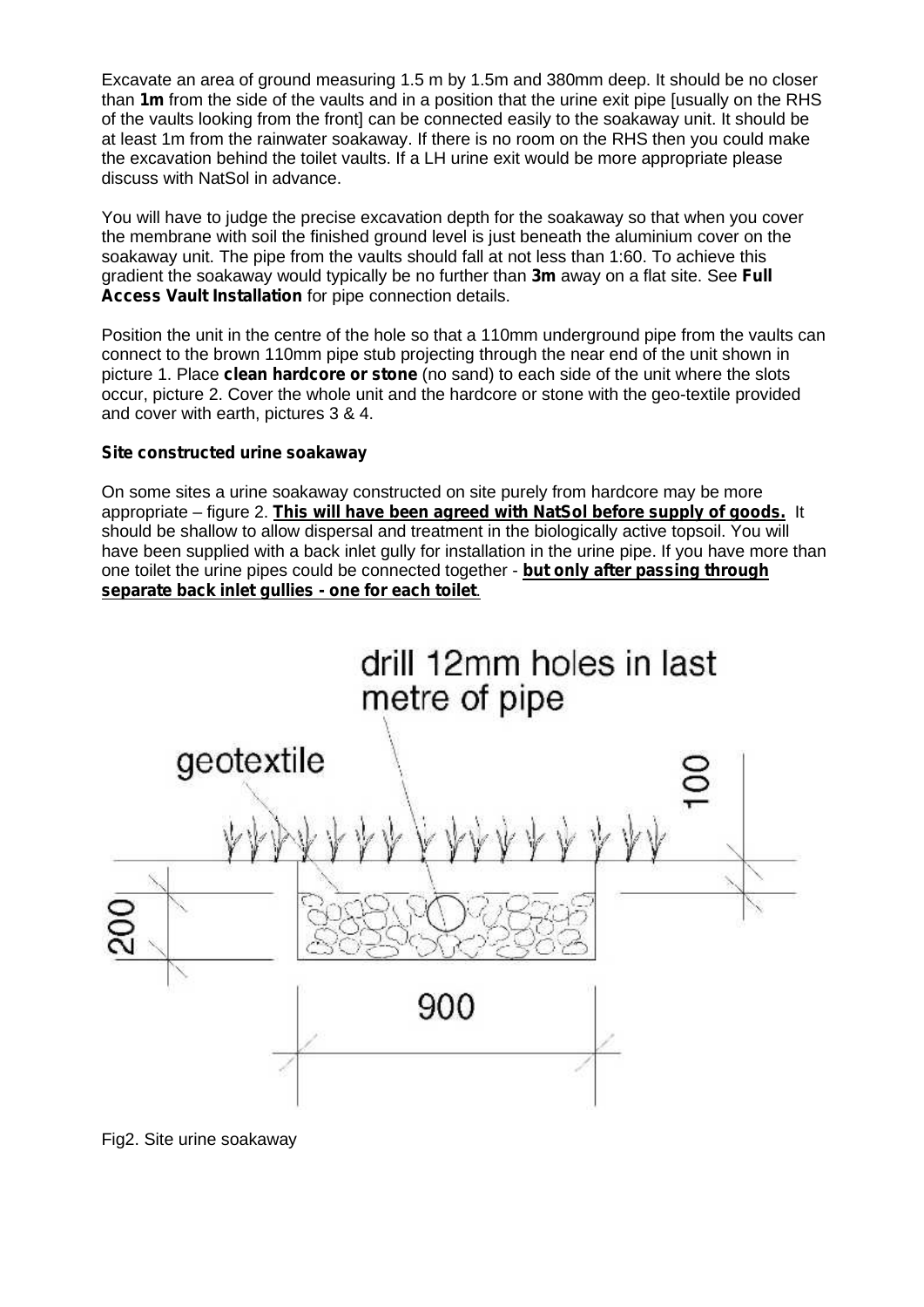## **NEVER DO THIS ON MULTIPLE INSTALLATIONS: -**



Even if a back inlet gully has been installed after the pipes connect air will flow from one toilet to another causing at least one to smell.

## **T:01686 412653**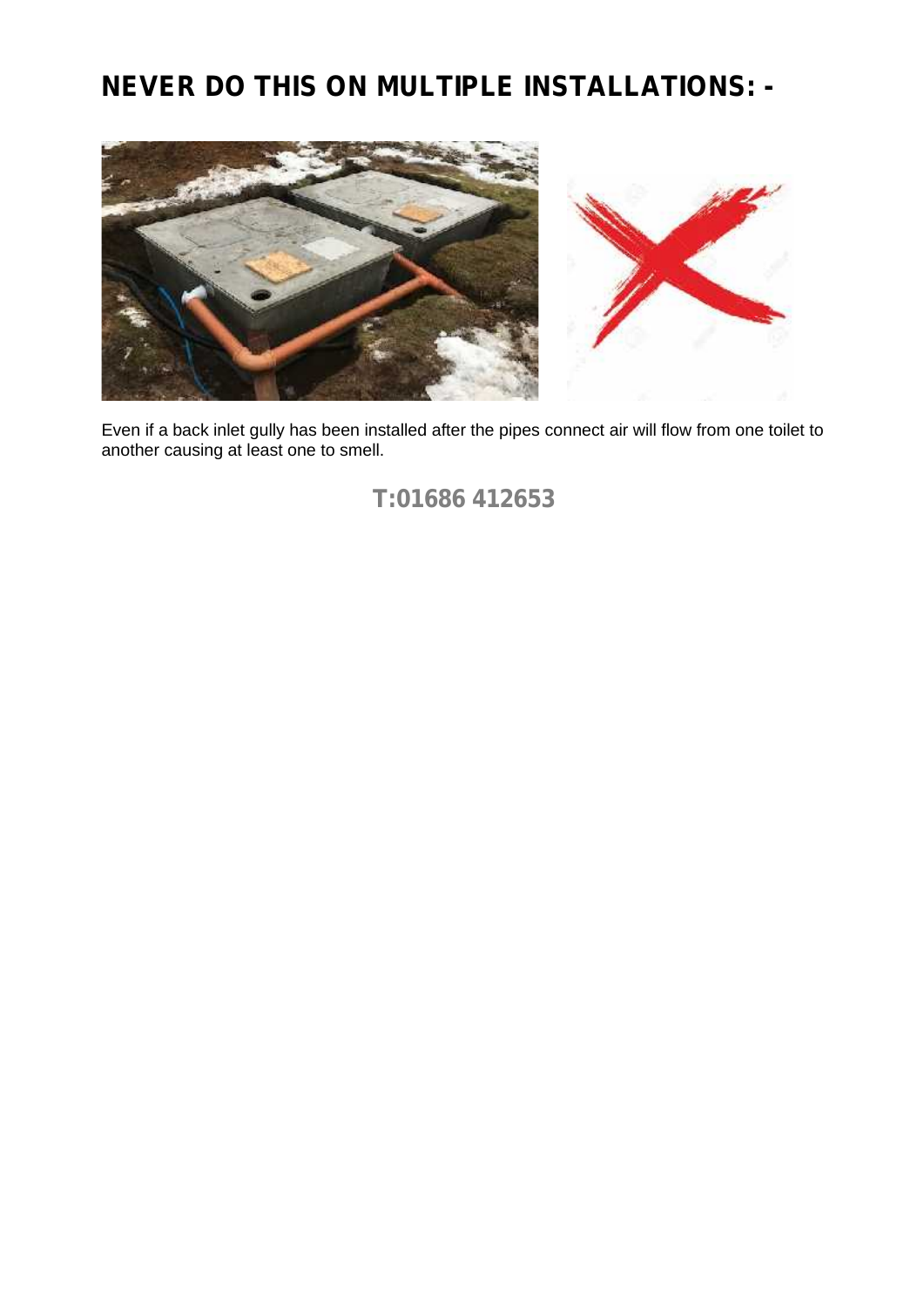



Hatched area 'A' is building footprint and excavation area. KEY<br>Hatched area 'A' is building footprint and excavation area.<br>Excavations approx 2m x 2.5m. Depth as agreed for each Hatched area 'A' is building footprint and excavation area.<br>Excavations approx 2m x 2.5m. Depth as agreed for each<br>site with Natsol in advance but usually between 750mm and<br>850mm. site with Natsol in advance but usually between 750mm and<br>850mm.<br>'B' is level area in front door about 150mm above surrounding

'B' is level area in front door about 150mm above supported and a minimum 2200mm front to back.

'C' is clear space of approximately 1m wide all round for erection and maintenance 'C' is cle<br>erection<br>NOTES

NOTES<br>1. Door opens out. 2.Ramp from any direction at maximum of 1:12





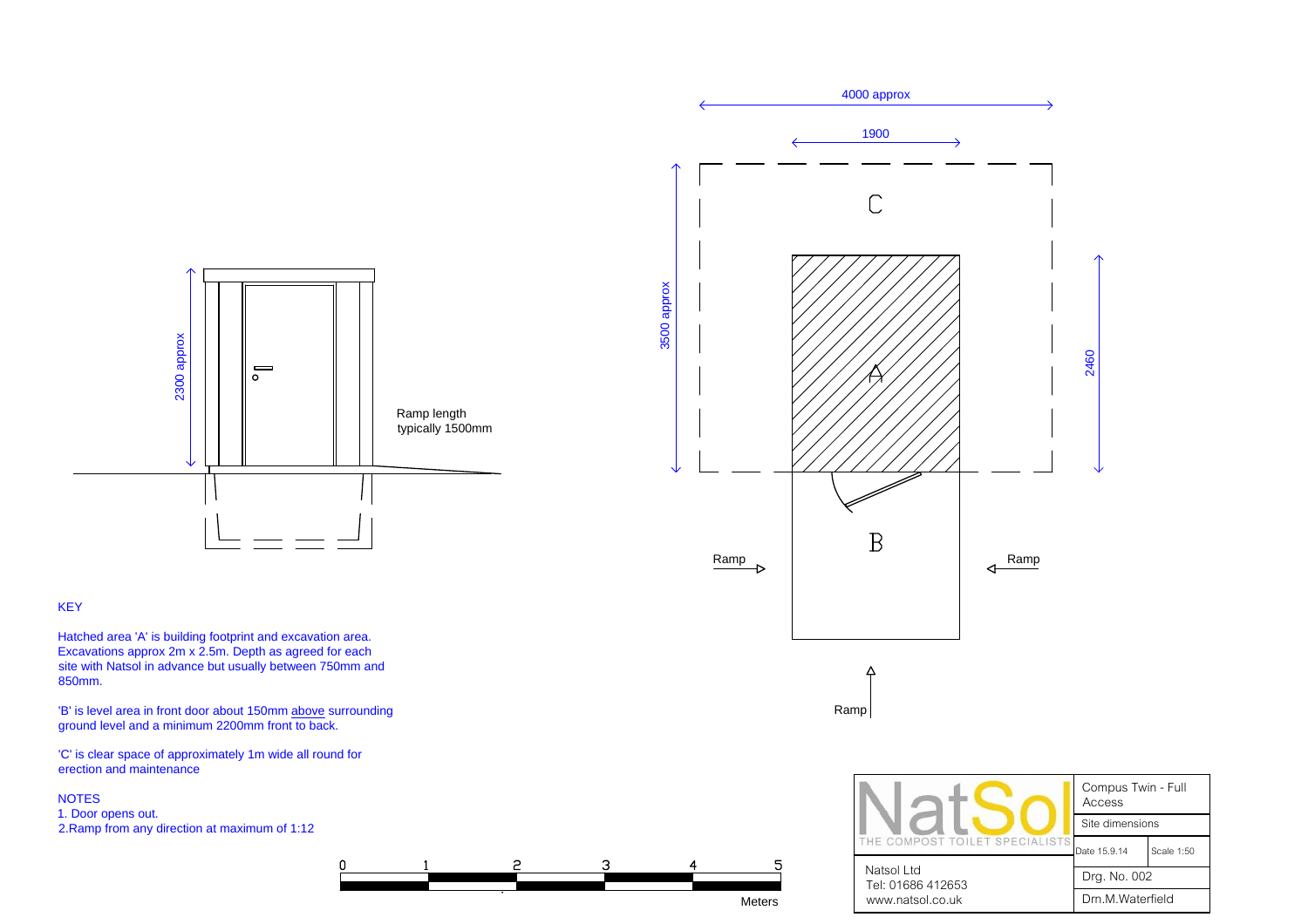

to fit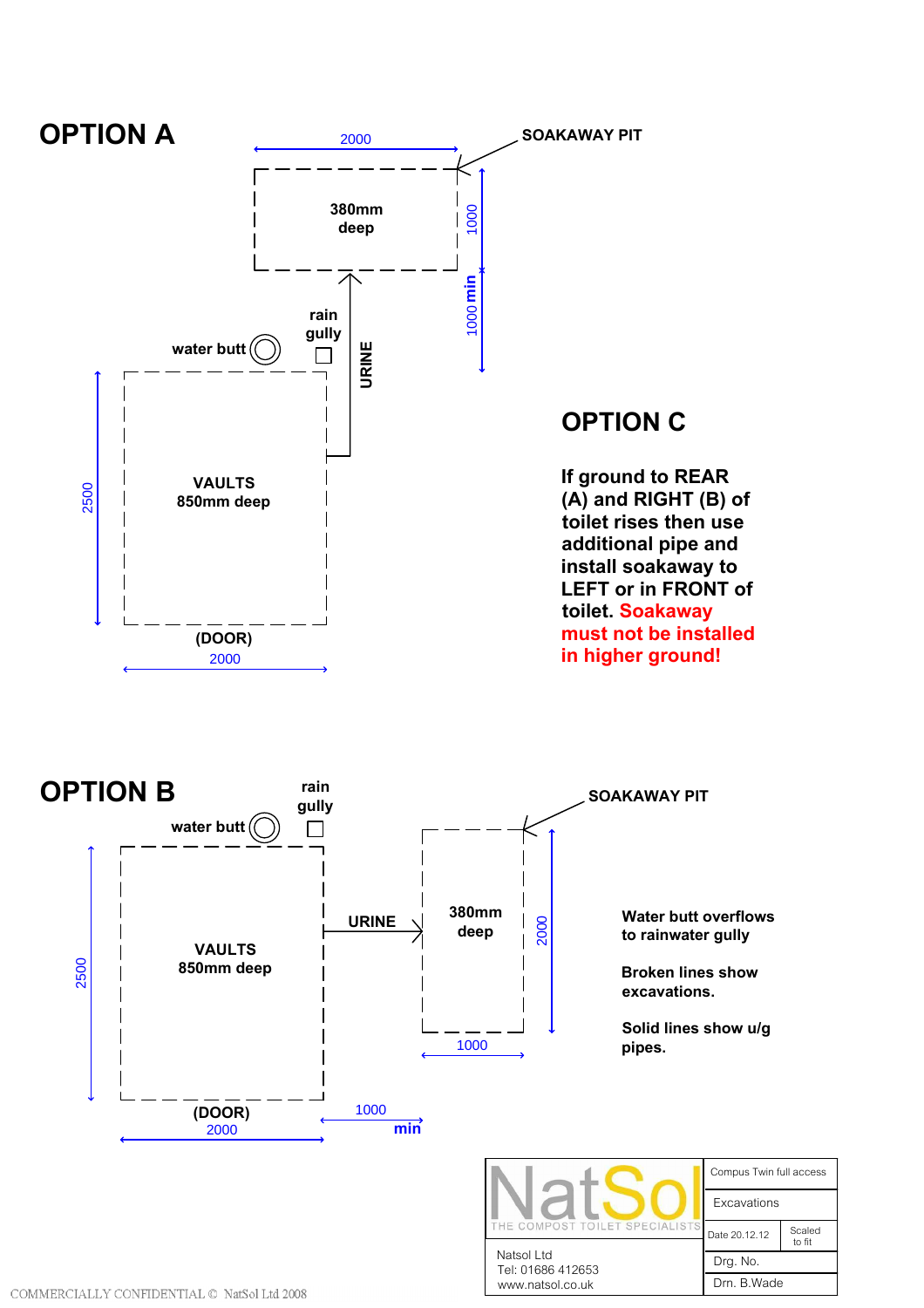## **SOAKAWAYS AND FLOODING RISK – SLOPING SITES**



**Ground water around the soakaway could cause vaults to flood!!**





**Install a land-drain to prevent flooding of soakaway area.**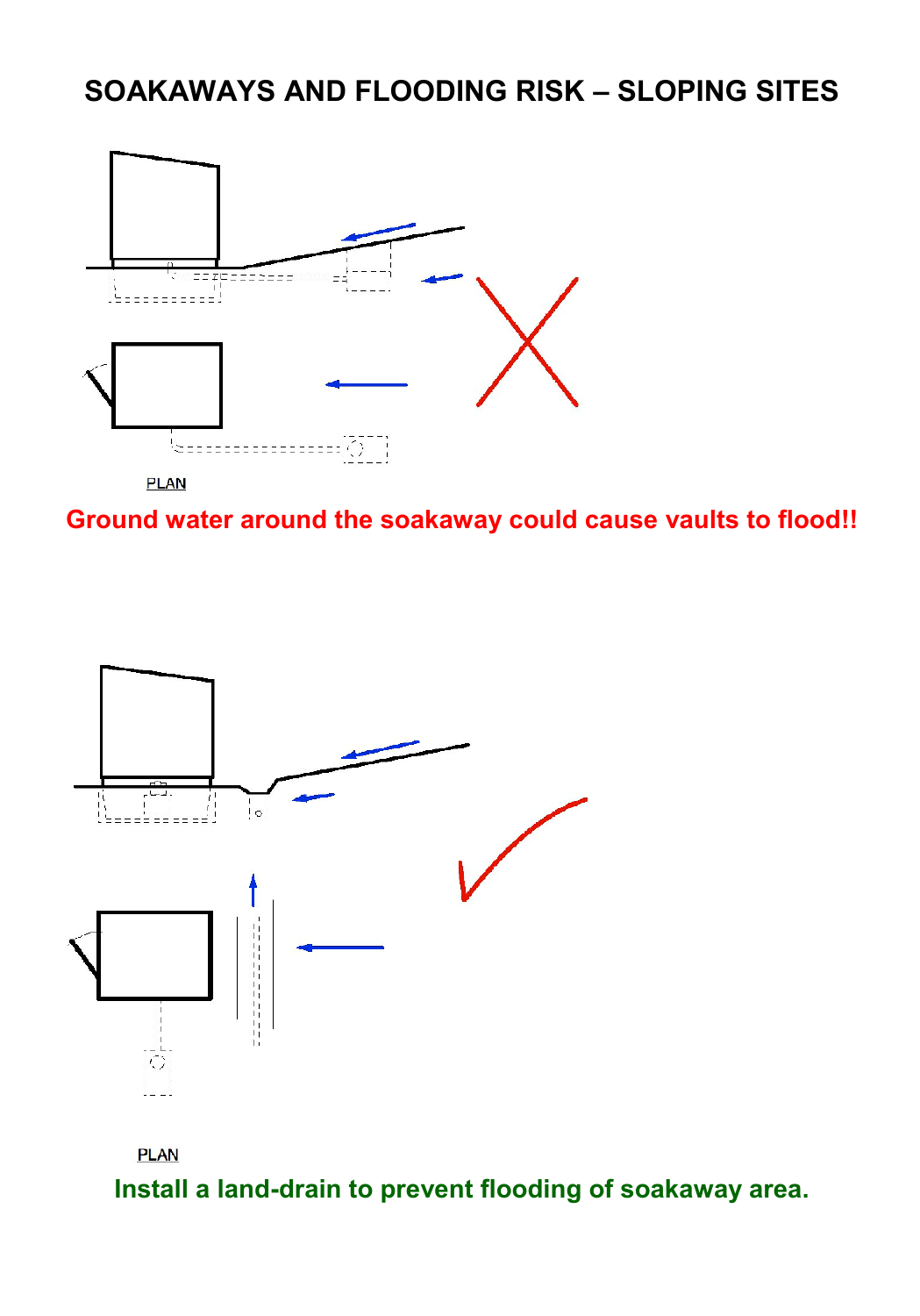# **Siting of toilet soakaway in relation to slopes**



**Making the toilet accessible on sloping sites**